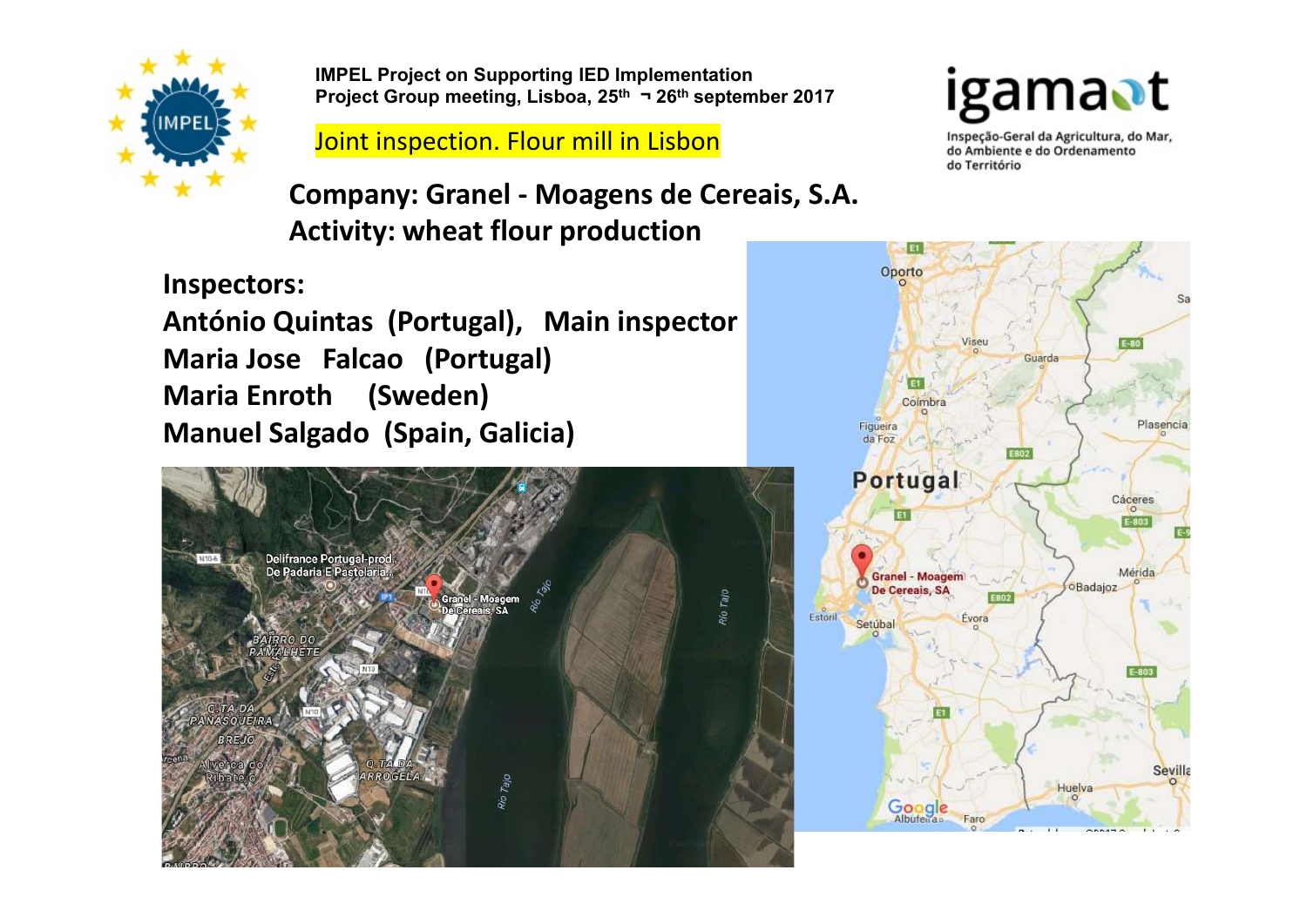

IMPEL Project on Supporting IED Implementation IMPEL Project on Supporting IED Implementation<br>Project Group meeting, Lisboa, 25<sup>th</sup> ¬ 26<sup>th</sup> september 2017<br>Joint inspection. Flour mill in Lisbon<br>do Ambiente e do Ordenamento<br>do Território

Joint inspection. Flour mill in Lisbon and the contract of the ampliente e do Ordenamento Mar,



## The inspection focused on air emissions and waste management. During the inspection officers observed:

- Chimneys and their monitoring points
- Location and compression valves of dust filters
- Waste stock areas and waste management
- Control room and maintenance operations explanations
- Septic tanks for waste water storage, and rain water canalization.
- Chemicals storage room
- Critical points of diffuse emissions to air: charge of bulk flour and discharge of raw materials.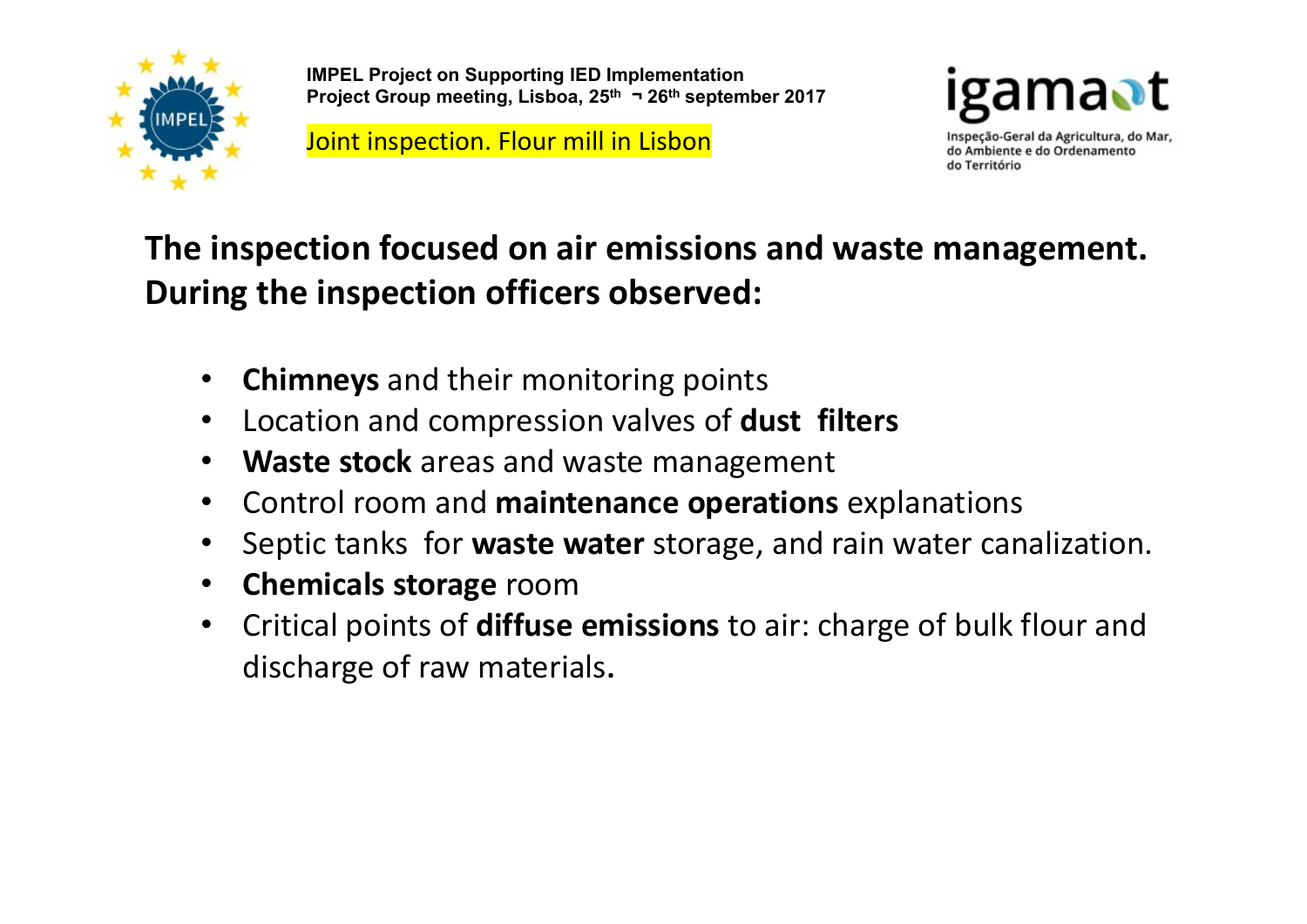

**IMPEL Project on Supporting IED Implementation**<br>Project Group meeting, Lisboa, 25<sup>th</sup> ¬ 26<sup>th</sup> september 2017 IMPEL Project on Supporting IED Implementation<br>Project Group meeting, Lisboa, 25<sup>th</sup> ¬ 26<sup>th</sup> september 2017<br>Joint inspection. Flour mill in Lisbon<br>do Ambiente e do Ordenamento<br>do Território

Joint inspection. Flour mill in Lisbon and the contract of the superside-Geral da Agricultura, do Mar,



## WHAT WE LEARNT FROM THE INSPECTION

- 
- 
- Valuable for guest inspection. Flour mill in Lisbon and<br>
 Valuable for guest inspection. Flour mill in Lisbon<br>
 Valuable for guest inspection and a preparation meeting<br>
 Beforehand basic information and a preparation • IMPEL Project on Supporting IED Implementation<br>
• Project Group meeting, Lisboa, 25<sup>th</sup> 3 26<sup>th</sup> september 2017<br>
• **Joint inspection. Flour mill in Lisbon**<br>
• WHAT WE LEARNT FROM THE INSPECTION<br>
• Valuable for guest ins regulations.
- Time effort of an IED inspection (study of documents, site visit, conclusions and<br>
Frequencies with an IED inspection. Flour mill in Lisbon<br>
 Valuable for guest inspection and a preparation meeting<br>
 IED inspections i **EXECUTE AND FIGURE COND MORTLED IS DONE CONDITION**<br> **EXECUTE AND INSTERNATION**<br> **EXECUTED AND INSPECTION**<br>
VIENT WE LEARNT FROM THE INSPECTION<br>
VIENT WE LEARNT FROM THE INSPECTION<br>
VIENT WE LEARNT FROM THE INSPECTION<br>
VI • Valuable for guest inspection. Flour mill in Lisbon<br>• Valuable for guest inspectors to witness an ordinary inspection.<br>• Beforehand basic information and a preparation meeting<br>• IED inspections in different countries are • Most of the joint learning is done during and knowledge about relevant BAT are<br>
inspection.<br>
• Beforehand basic information and a preparation meeting<br>
• IED inspections in different countries are similar as checking on t
- 
- inspection.
- Valuable for guest inspectors to witness an ordinary inspection.<br>
 Beforehand basic information and a preparation meeting<br>
 IED inspections in different countries are similar as checking on the same EU-<br>
 Time effort Beforehand basic information and a preparation meeting<br>IED inspections in different countries are similar as checking on the same EU-<br>regulations.<br>Time effort of an IED inspection (study of documents, site visit, conclusio Beforehand basic information and a preparation me<br>
IED inspections in different countries are simila<br>
regulations.<br>
Time effort of an IED inspection (study of docu<br>
reporting) is different between countries.<br>
Differences w • IED inspections in different countries are similar as checking on the same EU-<br>
• Time effort of an IED inspection (study of documents, site visit, conclusions and<br>
• Differences with announced and non-announced inspecti • Time effort of an IED inspection (study of documents, site visit, conclusions and reporting) is different between countries.<br>• Differences with announced and non-announced inspections. There are pro's and con's • Most of Time effort of an IED inspection (study of documents, site visit, conclusions and<br>reporting) is different between countries.<br>Differences with announced and non-announced inspections. There are pro's and con's<br>Most of the j
- 
-